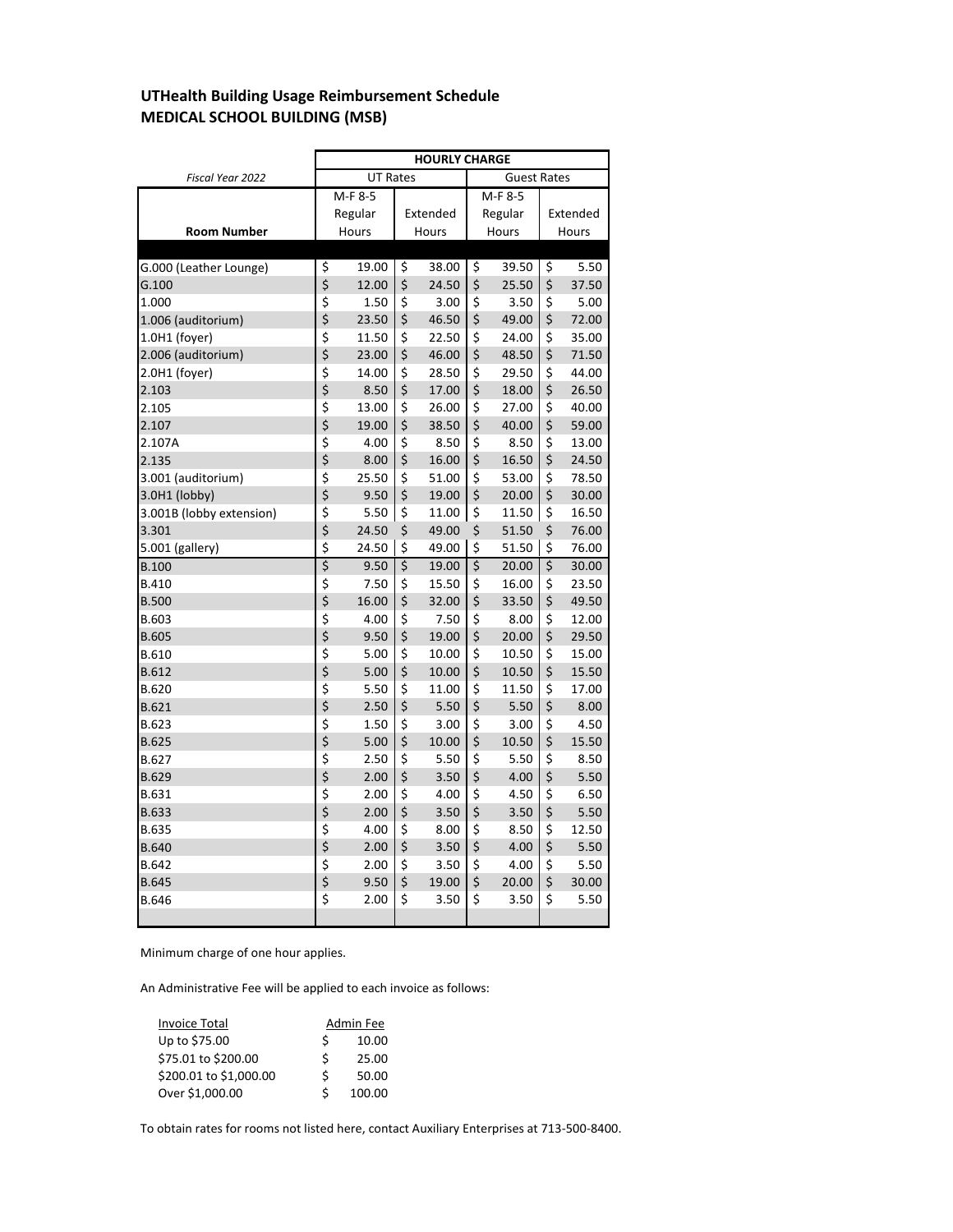# **UTHealth Building Usage Reimbursement Schedule Operations Control Building (OCB)**

|                    | <b>HOURLY CHARGE</b> |                 |            |                    |  |  |  |  |  |
|--------------------|----------------------|-----------------|------------|--------------------|--|--|--|--|--|
| Fiscal Year 2022   |                      | <b>UT Rates</b> |            | <b>Guest Rates</b> |  |  |  |  |  |
|                    | M-F 8-5              |                 | M-F 8-5    |                    |  |  |  |  |  |
|                    | Regular              | Extended        | Regular    | Extended           |  |  |  |  |  |
| <b>Room Number</b> | Hours                | <b>Hours</b>    | Hours      | Hours              |  |  |  |  |  |
|                    |                      |                 |            |                    |  |  |  |  |  |
| 2.100              | \$<br>21.00          | 42.50<br>\$     | 34.50<br>S | 56.00              |  |  |  |  |  |
| 2.200              | 8.00                 | 15.50           | 15.50      | 23.00              |  |  |  |  |  |

Minimum charge of one hour applies.

An Administrative Fee will be applied to each invoice as follows:

| <b>Invoice Total</b>   | Admin Fee |
|------------------------|-----------|
| Up to \$75.00          | \$10.00   |
| \$75.01 to \$200.00    | \$25.00   |
| \$200.01 to \$1,000.00 | \$50.00   |
| Over \$1,000.00        | \$100.00  |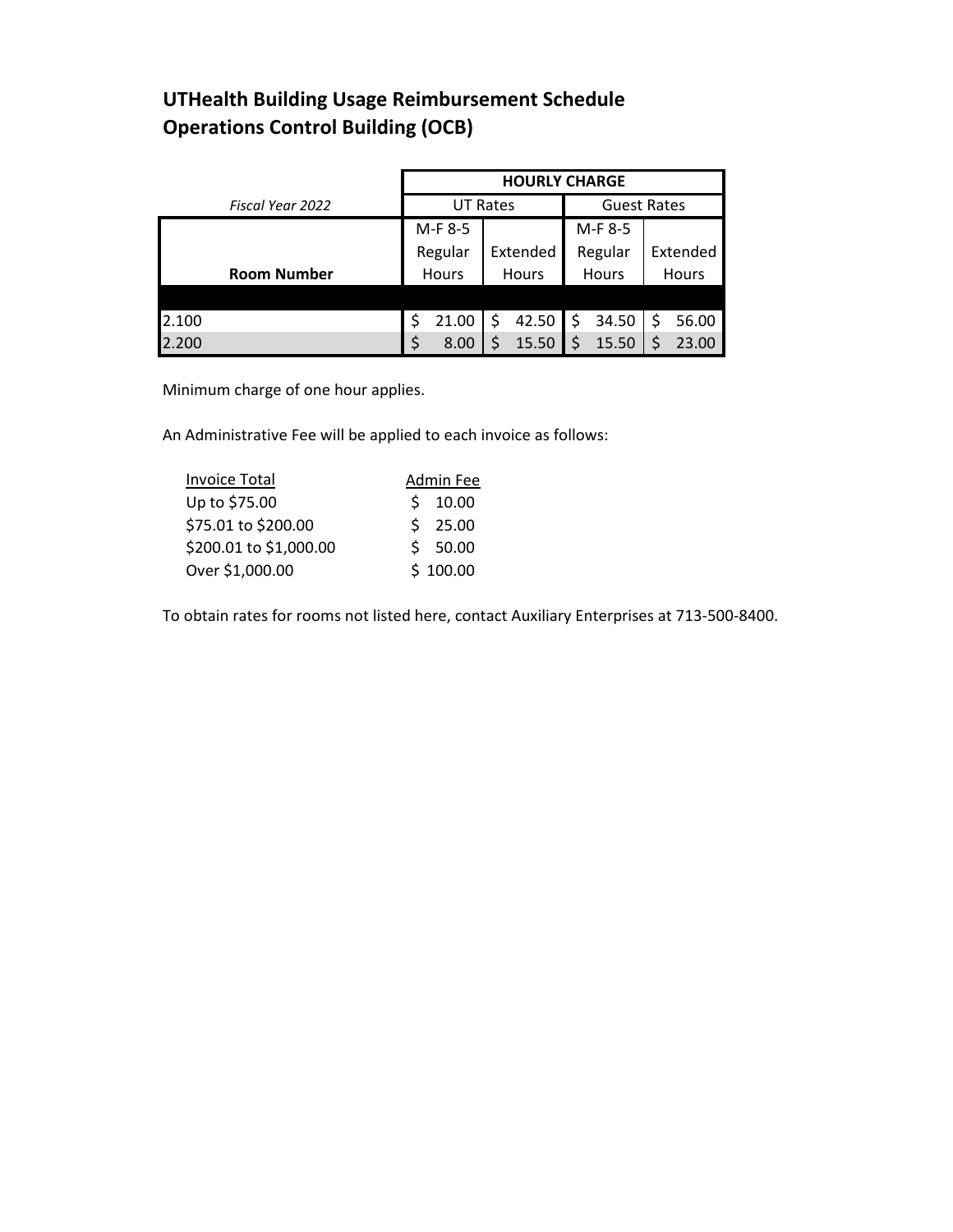### **UTHealth Building Usage Reimbursement Schedule REUEL STALLONES BUILDING (RAS) - SCHOOL OF PUBLIC HEALTH**

|                       | <b>HOURLY CHARGE</b> |         |                 |          |         |              |                    |          |  |  |  |
|-----------------------|----------------------|---------|-----------------|----------|---------|--------------|--------------------|----------|--|--|--|
| Fiscal Year 2022      |                      |         | <b>UT Rates</b> |          |         |              | <b>Guest Rates</b> |          |  |  |  |
|                       | M-F 8-5              |         |                 |          | M-F 8-5 |              |                    |          |  |  |  |
|                       |                      | Regular |                 | Extended |         | Regular      |                    | Extended |  |  |  |
| <b>Room Number</b>    | <b>Hours</b>         |         | <b>Hours</b>    |          |         | <b>Hours</b> | <b>Hours</b>       |          |  |  |  |
|                       |                      |         |                 |          |         |              |                    |          |  |  |  |
| E-101 - Auditorium    | \$                   | 16.00   | \$              | 32.00    |         | 31.50        |                    | 47.50    |  |  |  |
| W-102A - Meeting Room | \$                   | 7.50    | \$              | 15.00    |         | 14.50        |                    | 22.00    |  |  |  |
| W-102B - Meeting Room | \$                   | 7.50    |                 | 15.00    |         | 14.50        |                    | 22.00    |  |  |  |
| $1-H1 + 1-00 - Lobby$ |                      | 19.00   |                 | 38.00    |         | 37.00        |                    | 56.00    |  |  |  |

Minimum charge of one hour applies.

An Administrative Fee will be applied to each invoice as follows:

| <b>Invoice Total</b>   | Admin Fee |
|------------------------|-----------|
| Up to \$75.00          | \$10.00   |
| \$75.01 to \$200.00    | \$25.00   |
| \$200.01 to \$1,000.00 | \$50.00   |
| Over \$1,000.00        | \$100.00  |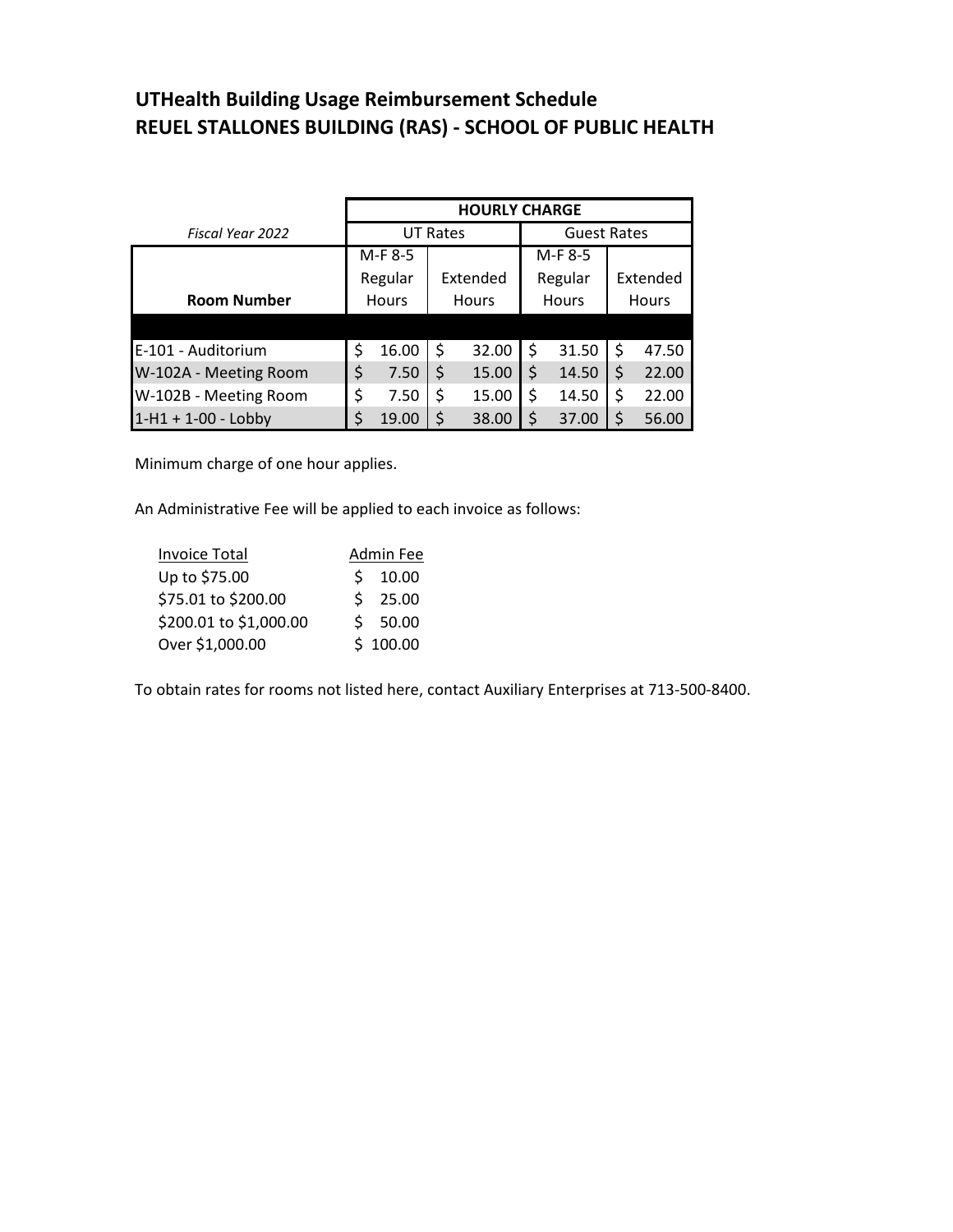## **UTHealth Building Usage Reimbursement Schedule SCHOOL OF DENTISTRY (SOD)**

|                    | <b>HOURLY CHARGE</b> |         |                        |          |                        |                    |    |          |  |  |  |
|--------------------|----------------------|---------|------------------------|----------|------------------------|--------------------|----|----------|--|--|--|
| Fiscal Year 2022   |                      |         | <b>UT Rates</b>        |          |                        | <b>Guest Rates</b> |    |          |  |  |  |
|                    |                      | M-F 8-5 |                        |          |                        | M-F 8-5            |    |          |  |  |  |
|                    |                      | Regular |                        | Extended | Regular                |                    |    | Extended |  |  |  |
| <b>Room Number</b> |                      | Hours   |                        | Hours    |                        | Hours              |    | Hours    |  |  |  |
|                    |                      |         |                        |          |                        |                    |    |          |  |  |  |
| 1132               | \$                   | 0.50    | $\overline{\varsigma}$ | 1.00     | $\overline{\varsigma}$ | 2.00               | \$ | 2.50     |  |  |  |
| 1210               | \$                   | 2.00    | \$                     | 4.00     | $\zeta$                | 7.00               | \$ | 8.50     |  |  |  |
| 1468               | \$                   | 1.50    | \$                     | 2.50     | \$                     | 4.50               | \$ | 6.00     |  |  |  |
| 2208               | \$                   | 1.50    | \$                     | 3.00     | \$                     | 5.00               | \$ | 6.50     |  |  |  |
| 2329               | \$                   | 1.00    | \$                     | 2.00     | \$                     | 4.00               | \$ | 5.00     |  |  |  |
| 3430               | \$                   | 39.50   | \$                     | 78.50    | \$                     | 141.00             | \$ | 180.00   |  |  |  |
| 3460               | \$                   | 39.50   | \$                     | 78.50    | \$                     | 141.00             | \$ | 180.50   |  |  |  |
| 4124               | \$                   | 2.00    | \$                     | 3.50     | \$                     | 6.50               | \$ | 8.50     |  |  |  |
| 4226               | \$                   | 5.00    | \$                     | 9.50     | \$                     | 17.50              | \$ | 22.00    |  |  |  |
| 4310               | \$                   | 21.00   | \$                     | 42.00    | \$                     | 75.50              | \$ | 96.50    |  |  |  |
| 4320               | \$                   | 7.50    | \$                     | 14.50    | \$                     | 26.50              | \$ | 34.00    |  |  |  |
| 4322               | \$                   | 9.00    | \$                     | 18.00    | \$                     | 32.50              | \$ | 41.50    |  |  |  |
| 4330               | \$                   | 15.50   | \$                     | 31.00    | \$                     | 56.00              | \$ | 71.50    |  |  |  |
| 4340               | \$                   | 15.50   | \$                     | 31.00    | \$                     | 55.50              | \$ | 71.00    |  |  |  |
| 4416               | \$                   | 2.00    | \$                     | 4.50     | \$                     | 8.00               | \$ | 10.00    |  |  |  |
| 5110               | \$                   | 2.50    | \$                     | 5.50     | \$                     | 10.00              | \$ | 12.50    |  |  |  |
| 5150               | \$                   | 3.50    | \$                     | 7.50     | \$                     | 13.50              | \$ | 17.00    |  |  |  |
| 5210               | \$                   | 5.00    | \$                     | 9.50     | \$                     | 17.50              | \$ | 22.00    |  |  |  |
| 5310               | \$                   | 2.00    | \$                     | 3.50     | \$                     | 6.50               | \$ | 8.50     |  |  |  |
| 5315               | \$                   | 2.00    | \$                     | 3.50     | \$                     | 6.50               | \$ | 8.50     |  |  |  |
| 5320               | \$                   | 4.50    | \$                     | 8.50     | \$                     | 15.50              | \$ | 20.00    |  |  |  |
| 6210               | \$                   | 3.00    | \$                     | 6.00     | \$                     | 11.00              | \$ | 14.00    |  |  |  |
| 6320               | \$                   | 2.50    | \$                     | 5.00     | \$                     | 8.50               | \$ | 11.00    |  |  |  |
| 6405               | \$                   | 2.00    | \$                     | 4.00     | \$                     | 7.00               | \$ | 8.50     |  |  |  |
| 6520               | \$                   | 2.00    | \$                     | 4.00     | \$                     | 7.00               | \$ | 9.00     |  |  |  |
| 6530               | \$                   | 3.00    | \$                     | 5.50     | \$                     | 10.00              | \$ | 13.00    |  |  |  |

#### **HALLWAYS**

| to 4310 | 3.00 | 5.50 | \$ | 10.00 | 13.00       |
|---------|------|------|----|-------|-------------|
| to 4320 | 3.00 | 5.50 | \$ | 10.00 | \$<br>13.00 |
| to 4322 | 2.50 | 5.00 |    | 8.50  | 11.00       |
| to 4330 | 4.00 | 8.00 | \$ | 14.00 | 18.00       |
| to 4340 | 4.00 | 8.00 | \$ | 14.00 | 18.00       |
| to 5210 | 1.50 | 2.50 | S  | 4.50  | 5.50        |

Minimum charge of one hour applies.

An Administrative Fee will be applied to each invoice as follows:

| <b>Invoice Total</b>   |   | Admin Fee |
|------------------------|---|-----------|
| Up to \$75.00          |   | 10.00     |
| \$75.01 to \$200.00    |   | 25.00     |
| \$200.01 to \$1,000.00 | S | 50.00     |
| Over \$1,000.00        |   | 100.00    |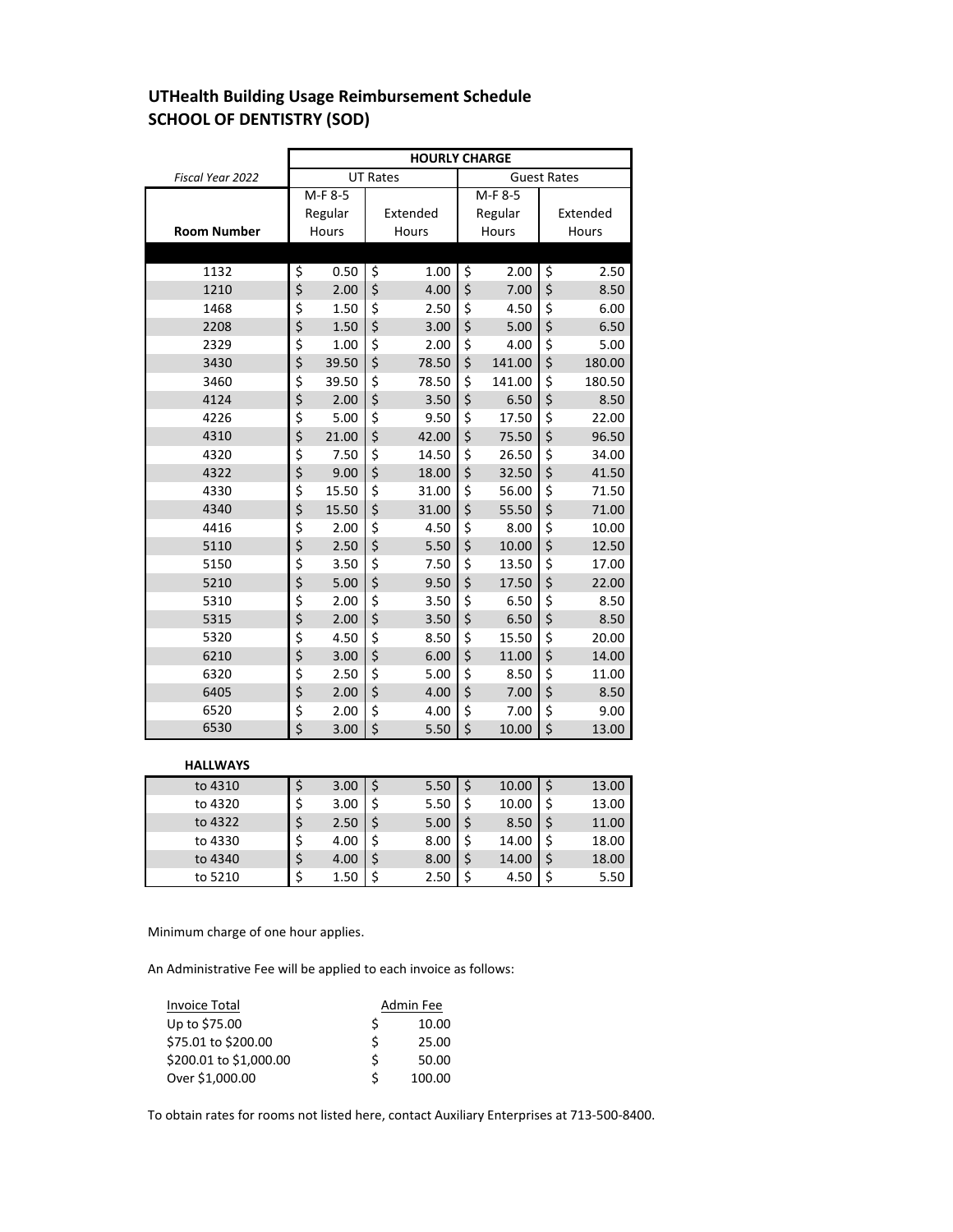### **UTHealth Building Usage Reimbursement Schedule SCHOOL OF NURSING (SON)**

|                         | <b>HOURLY CHARGE</b> |                                       |         |          |           |         |          |       |  |  |  |
|-------------------------|----------------------|---------------------------------------|---------|----------|-----------|---------|----------|-------|--|--|--|
| Fiscal Year 2022        |                      | <b>UT Rates</b><br><b>Guest Rates</b> |         |          |           |         |          |       |  |  |  |
|                         | $M-F$ 8-5            |                                       |         |          | $M-F$ 8-5 |         |          |       |  |  |  |
|                         |                      | Regular                               |         | Extended |           | Regular | Extended |       |  |  |  |
| <b>Room Number</b>      |                      | Hours                                 |         | Hours    |           | Hours   |          | Hours |  |  |  |
|                         |                      |                                       |         |          |           |         |          |       |  |  |  |
| 100 - Lobby             | \$                   | 14.00                                 | \$      | 28.00    | \$        | 52.50   | \$       | 66.50 |  |  |  |
| 120 - Auditorium        | \$                   | 14.00                                 | \$      | 28.00    | \$        | 52.50   | \$       | 66.50 |  |  |  |
| 130 - Kitchen           | \$                   | 0.50                                  | \$      | 1.50     | \$        | 2.50    | \$       | 3.00  |  |  |  |
| 140 - Multipurpose Room | \$                   | 4.50                                  | \$      | 9.50     | \$        | 18.00   | \$       | 22.50 |  |  |  |
| 301 - Classroom         | \$                   | 2.00                                  | \$      | 3.50     | \$        | 7.00    | \$       | 8.50  |  |  |  |
| 320 - Classroom         | \$                   | 7.00                                  | \$      | 13.50    | \$        | 25.50   | \$       | 32.50 |  |  |  |
| 330 - Classroom         | \$                   | 7.00                                  | \$      | 13.50    | \$        | 25.50   | \$       | 32.00 |  |  |  |
| 350 - Classroom         | \$                   | 7.00                                  | \$      | 13.50    | \$        | 25.50   | \$       | 32.00 |  |  |  |
| 360 - Classroom         | \$                   | 5.00                                  | \$      | 10.00    | \$        | 18.50   | \$       | 23.50 |  |  |  |
| 380 - Classroom         | \$                   | 3.50                                  | \$      | 7.50     | \$        | 13.50   | \$       | 17.50 |  |  |  |
| 401 - Simulation Room   | \$                   | 0.50                                  | \$      | 1.00     | \$        | 2.00    | \$       | 2.50  |  |  |  |
| 402 - Simulation Room   | \$                   | 0.50                                  | \$      | 1.00     | \$        | 2.00    | \$       | 2.50  |  |  |  |
| 403 - Simulation Room   | \$                   | 0.50                                  | \$      | 1.00     | \$        | 2.00    | \$       | 2.50  |  |  |  |
| 421 - Simulation Room   | \$                   | 0.50                                  | \$      | 1.50     | \$        | 2.50    | \$       | 3.00  |  |  |  |
| 423 - Simulation Room   | \$                   | 0.20                                  | \$      | 1.50     | \$        | 2.50    | \$       | 3.50  |  |  |  |
| 425 - Simulation Room   | \$                   | 0.50                                  | \$      | 1.00     | \$        | 2.00    | \$       | 2.50  |  |  |  |
| 435 - Classroom         | \$                   | 1.00                                  | \$      | 2.00     | \$        | 4.00    | \$       | 5.00  |  |  |  |
| 440 - Classroom         | \$                   | 8.00                                  | \$      | 16.50    | \$        | 31.00   | \$       | 39.00 |  |  |  |
| 445 - Classroom         | \$                   | 9.50                                  | \$      | 18.50    | \$        | 35.00   | \$       | 44.00 |  |  |  |
| 450 - Classroom         | \$                   | 8.50                                  | \$      | 16.50    | \$        | 31.00   | \$       | 39.00 |  |  |  |
| 603 - Classroom         | \$                   | 1.50                                  | $\zeta$ | 3.50     | \$        | 6.50    | \$       | 8.00  |  |  |  |
| 703 - Classroom         | \$                   | 1.50                                  | \$      | 3.50     | \$        | 6.50    | \$       | 8.00  |  |  |  |
|                         |                      |                                       |         |          |           |         |          |       |  |  |  |

Minimum charge of one hour applies.

An Administrative Fee will be applied to each invoice as follows:

| <b>Invoice Total</b>   | Admin Fee |
|------------------------|-----------|
| Up to \$75.00          | \$10.00   |
| \$75.01 to \$200.00    | \$25.00   |
| \$200.01 to \$1,000.00 | \$50.00   |
| Over \$1,000.00        | \$100.00  |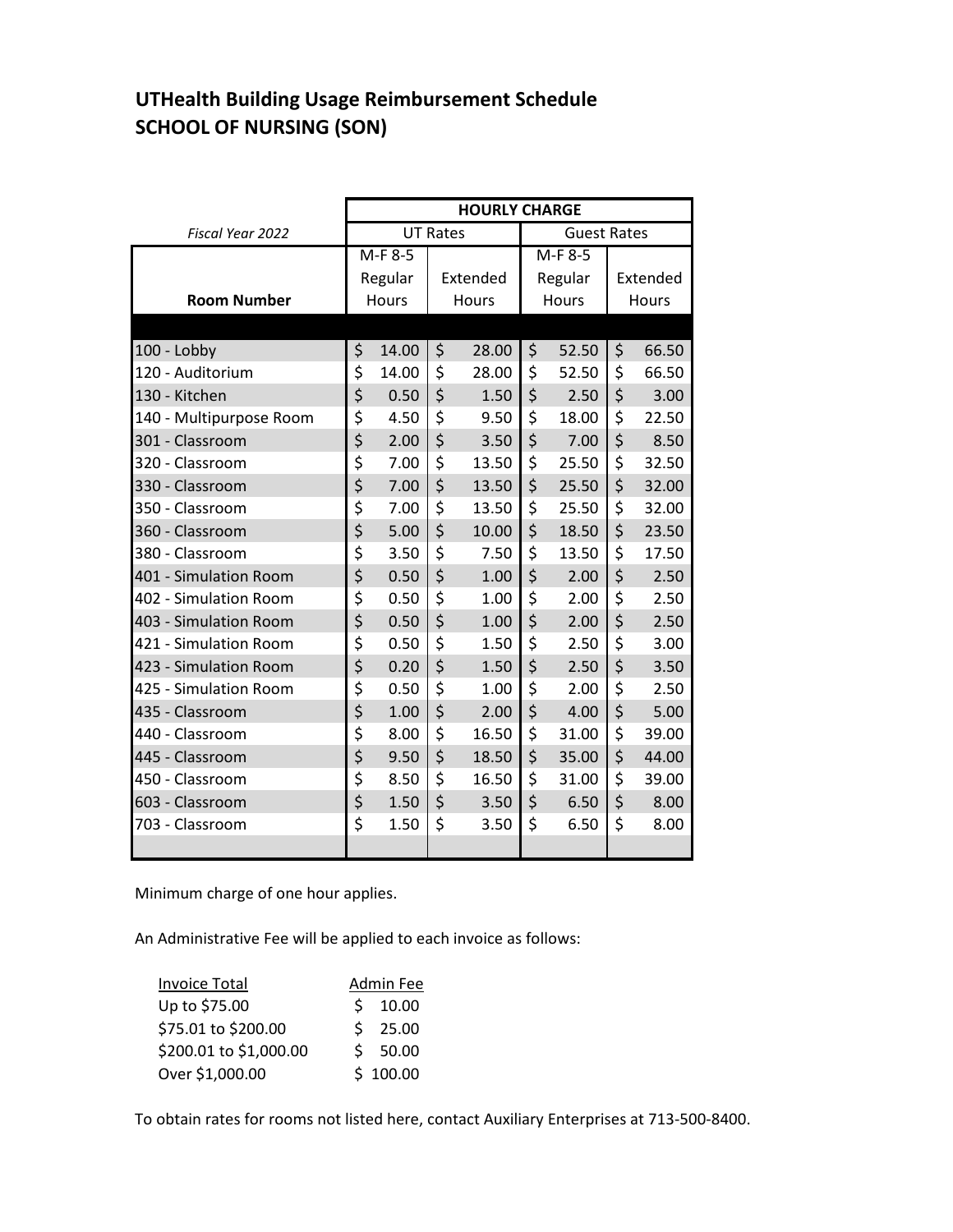# **UTHealth Building Usage Reimbursement Schedule FAYEZ S. SAROFIM RESEARCH BUILDING (SRB) - IMM**

|                                | <b>HOURLY CHARGE</b> |                 |    |              |    |                    |    |              |  |
|--------------------------------|----------------------|-----------------|----|--------------|----|--------------------|----|--------------|--|
| Fiscal Year 2022               |                      | <b>UT Rates</b> |    |              |    | <b>Guest Rates</b> |    |              |  |
|                                |                      | M-F 8-5         |    |              |    | M-F 8-5            |    |              |  |
|                                |                      | Regular         |    | Extended     |    | Regular            |    | Extended     |  |
| <b>Room Number</b>             |                      | Hours           |    | <b>Hours</b> |    | <b>Hours</b>       |    | <b>Hours</b> |  |
|                                |                      |                 |    |              |    |                    |    |              |  |
| 104 - Robertson Auditorium     | \$                   | 435.00          | \$ | 87.00        | \$ | 160.50             | \$ | 205.00       |  |
| 106 - Entry/Lobby Area         | \$                   | 27.00           | \$ | 54.50        | \$ | 100.50             | \$ | 127.50       |  |
| 107 - Willerson Discovery Hall | \$                   | 19.00           | \$ | 38.00        | \$ | 700.00             | \$ | 89.00        |  |
| 108 - Conference Room          | \$                   | 2.00            | \$ | 4.00         | \$ | 7.50               | \$ | 9.50         |  |
| 109 - Conference Room          | \$                   | 4.00            | \$ | 8.00         | \$ | 14.50              | \$ | 18.50        |  |
| 110 - Conference Room          | \$                   | 3.50            | \$ | 7.50         | \$ | 13.50              | \$ | 17.50        |  |
| 115 - Kitchen                  | \$                   | 3.00            | \$ | 5.50         | \$ | 10.50              | \$ | 13.50        |  |
| 337 - Margolis Lounge          | \$                   | 9.00            | \$ | 18.50        | \$ | 34.00              | \$ | 43.00        |  |

Minimum charge of one hour applies.

An Administrative Fee will be applied to each invoice as follows:

| <b>Invoice Total</b>   | Admin Fee |  |  |
|------------------------|-----------|--|--|
| Up to \$75.00          | 10.00     |  |  |
| \$75.01 to \$200.00    | 25.00     |  |  |
| \$200.01 to \$1,000.00 | 50.00     |  |  |
| Over \$1,000.00        | 100.00    |  |  |